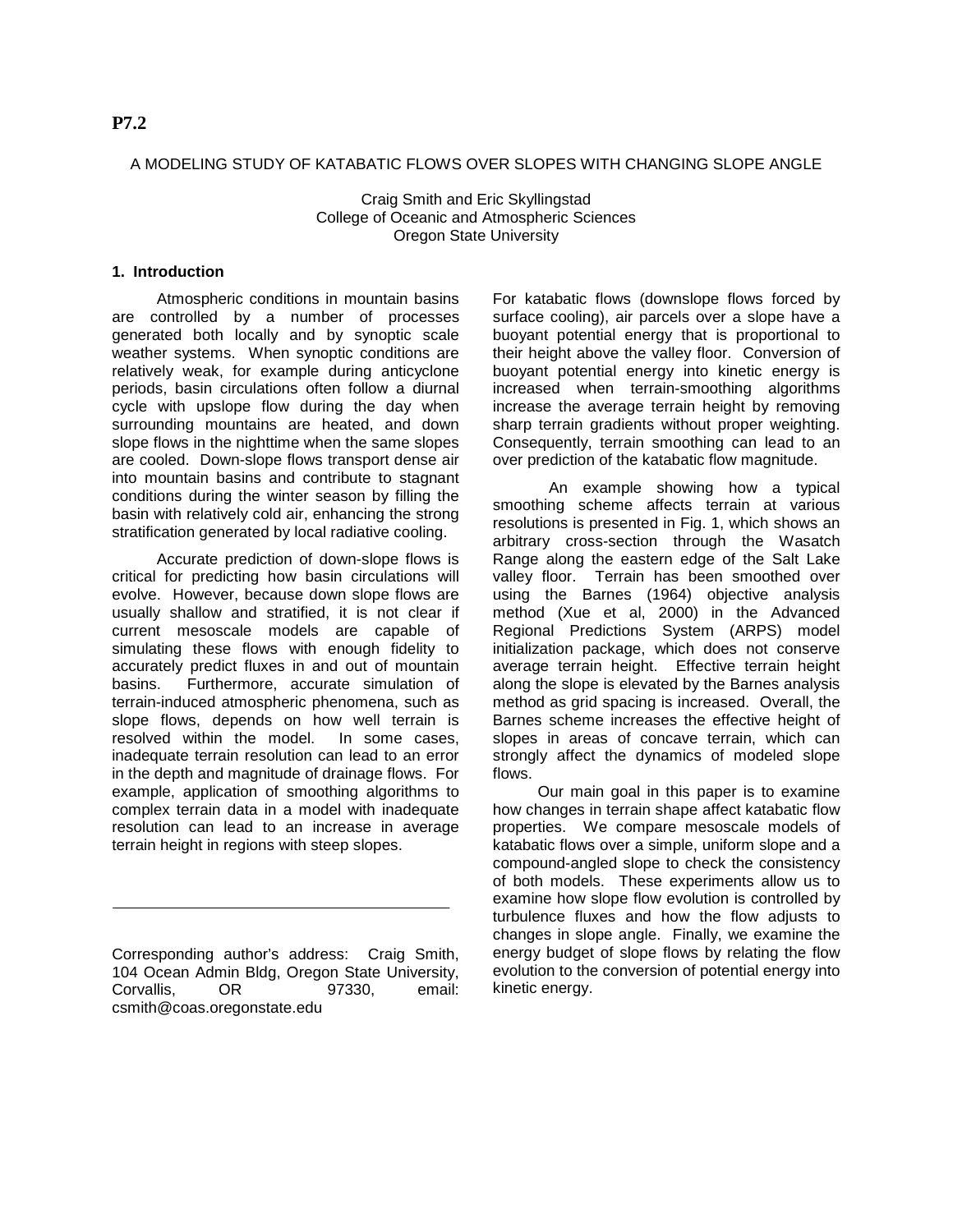

Figure 1. Terrain height (m) thru an arbitrary cross-section of the Wasatch Range along the eastern edge of the Salt Lake valley floor calculated using horizontal grid spacings of (a) 1, (b) 2.5, and (c) 5-km from the ARPS initialization package.

#### **2. Model Setup**

The mesoscale model used in our experiments is the Advanced Regional Prediction System (ARPS) described in Xue et al. (1999). ARPS is a nonhydrostatic, compressible model which utilizes a terrain-following coordinate system with a stretched vertical grid. Here, we used the model in a two-dimensional framework, representing a section across an infinite ridgeline. The model domain was 32 km by 0.6 km by 4 km in the  $x$ ,  $y$  and  $z$  directions, respectively. Grid spacing was 100 m by 100 m in the horizontal with 320 grid points in the  $x$  direction and 6 grid points in the y direction. The terrain-following vertical coordinate was stretched to allow for a very fine grid size of 5 m near the surface where resolution is critical, expanding to 50 m well above the surface where flow variations were small. Eighty vertical levels were used spanning a total distance of 4 km with rigid top and bottom boundary conditions. Periodic boundary conditions were used in the cross-slope, y direction, while in the down-slope, x direction the boundary conditions were open (radiation). Simulations are forced with a constant surface cooling rate of 30  $Wm<sup>-2</sup>$ , radiation and moisture effects were not considered in our experiments. Surface roughness lengths were set to 0.01 m. The atmosphere was initialized at rest with a potential temperature of 18 °C. Simulations were conducted for one hour of model time, which was long enough for the katabatic flows to reach near steady state.

Simple (1 slope angle) and compound (two slope angles) slope comparisons utilized a linear terrain profile to focus specifically on the effect of terrain smoothing on katabatic flows. An x-z cross section of the model right-hand side slope for the compound and simple slopes is shown in Fig. 2. In our idealized example, the compound slope is considered representative of the 'true' terrain, including slope angle changes and sub-grid scale terrain features, while the simple slope is representative of smoothed-over and inadequately resolved terrain. This can be considered as representative of a smoothing scheme that reduced regions of steep slope angle by filling in valley side walls, a common result of typical smoothing schemes. For the purposes of this study, the simple slope is constrained to have the same horizontal distance and height as the compound slope. The lower- and upper-slope angles of the compound slope were set to  $\alpha_1$  = 1.6<sup>0</sup>, and  $\alpha_2$  = 11.6<sup>0</sup>, yielding an equivalent simple slope angle of  $\alpha_s = 6.5^\circ$ . The total height of the compound and simple slope terrain was set to 822 m, giving a total horizontal run for the two slope scenarios of 7.3 km.



Figure 2. Cross section of a portion of the model domain for the simple/compound runs.

### **3. Results and Discussion**

Cross section plots from the two simulations are presented in Fig. 3. A number of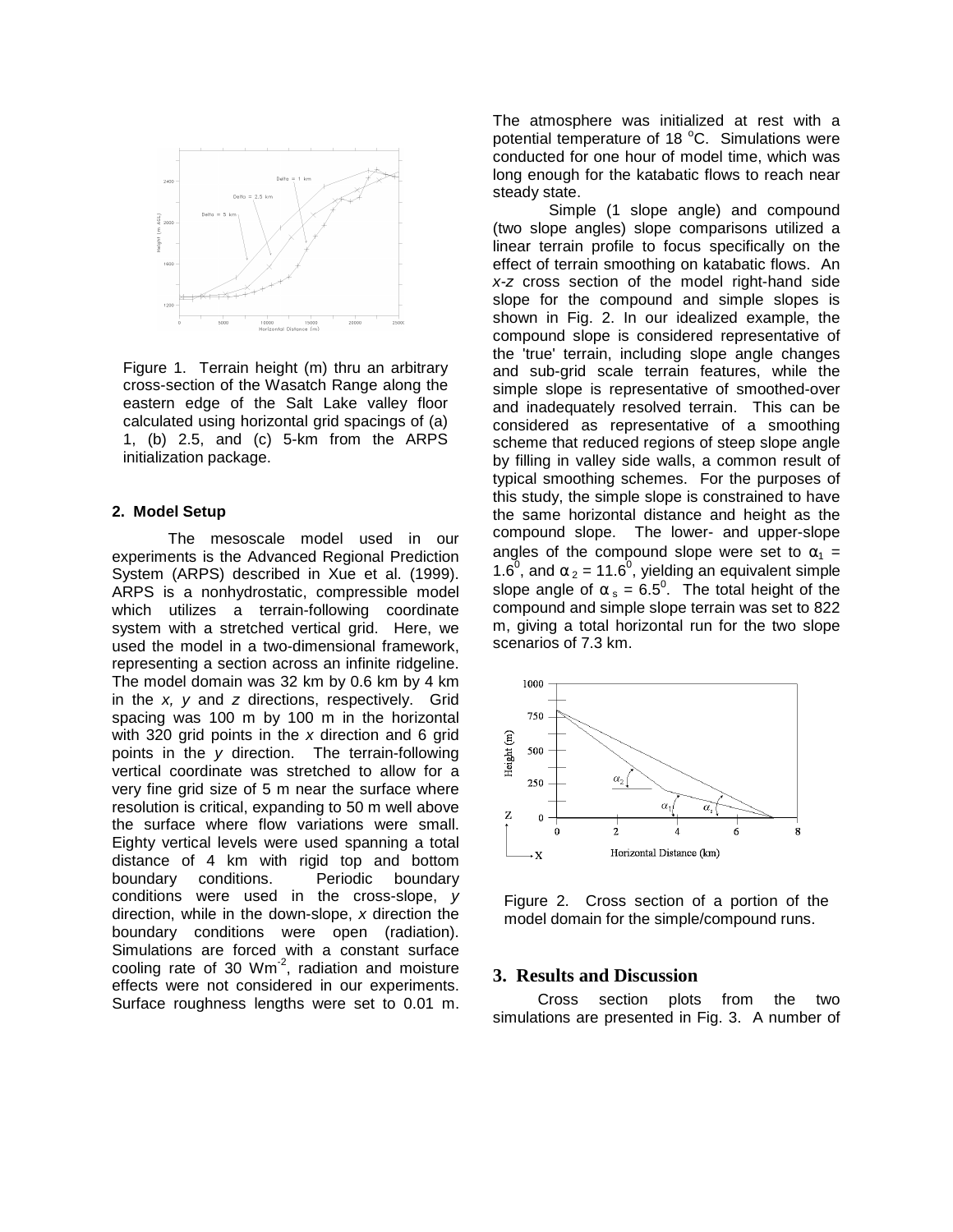distinct flow features are produced in the two scenarios. First, we note that except near the top of the slope, the uniform slope generates a stronger jet in comparison with the compound slope case. Slope flow depth, however, is greater for the compound case over the same slope region. Temperature deficit in the uniform slope case is less than the compound slope case, especially over the lower portion of the slope where the low angle slope in the compound case limits buoyant forcing of the flow. Weaker winds in the compound angle case limit the transport of cold air down the slope, leading to a greater temperature deficit.



Figure 3. Cross sections (x-z) of (a) downslope velocity,  $u$  (m s<sup>-1</sup>) and (b) potential temperature deficit,  $Δθ$  ( $°C$ ), from the compound and uniform slope flows. The arrow

indicates the location of the slope angle change.

A supercritical transition in the flow occurs in the flow in the region of the slope angle change. A plot illustrating the effect of transition period on the flow is presented in Fig. 4, which shows downslope velocity versus height 200 m before and after the change in slope angle for the compound angled case. This transition period consists of mass convergence and deepening of the flow, and as slight increase in the depth of the jet.



Figure 4. Plot of down-slope velocity,  $u$  (m s<sup>-1</sup>) from the compound slope flows, 200 m before (solid) and after (dashed) the change in slope angle.

Because surface cooling rates are held constant, buoyancy deficits in the flow are largely controlled by flow velocity and slope angle. This has important implications for the momentum budget of the flow. The mean momentum equation in the down-slope direction, neglecting storage and the Coriolis term, may be written as in Mahrt (1982),

$$
\sin \alpha \ g \frac{\theta'}{\theta_0} - \cos \alpha \frac{g}{\theta_0} \frac{\partial (\overline{\theta}h)}{\partial s} = \frac{\partial}{\partial n} K_m \frac{\partial u}{\partial n} - \left( u \frac{\partial u}{\partial s} + w \frac{\partial u}{\partial n} \right)
$$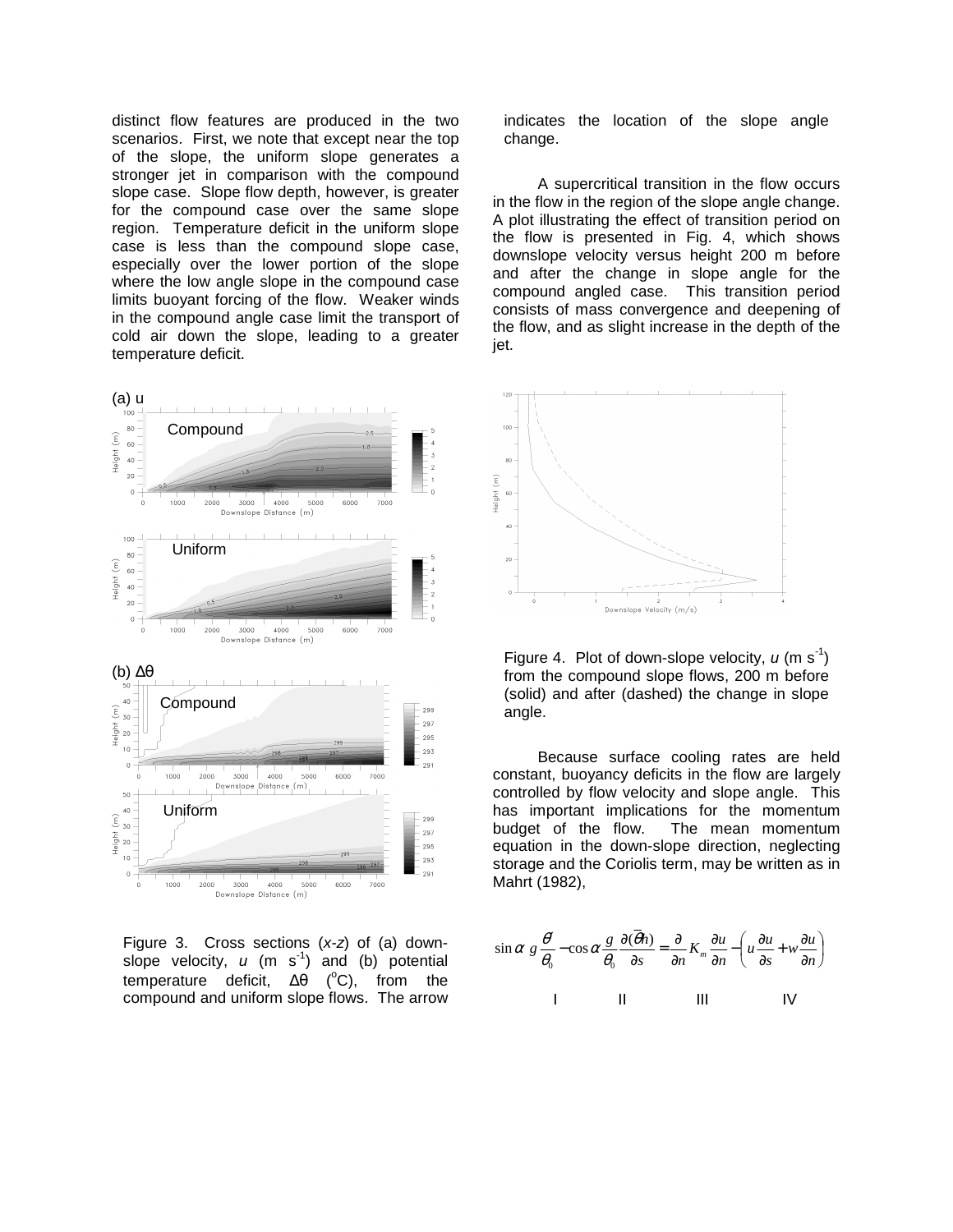where the pressure gradient term has been rewritten using hydrostatic balance so that

$$
\frac{1}{\rho_o} \frac{\partial p}{\partial x} = \cos \alpha \frac{g}{\theta_o} \frac{\partial (\overline{\theta} h)}{\partial x} .
$$

 The layer average potential temperature is defined as

$$
\overline{\theta} = \frac{1}{h} \int_0^h \theta \, dz
$$

and  $\theta_0$  represents a constant, reference potential temperature. Turbulent flux divergence is expressed as an eddy viscosity flux,

$$
\frac{\partial}{\partial n} \overline{u'w'} = \frac{\partial}{\partial n} K_m \frac{\partial u}{\partial n}.
$$

Following Mahrt (1982), terms in the momentum budget equation are grouped as follows. Term I is the sum of the buoyancy and pressure terms, including the katabatic acceleration, which is the primary driving force for the flow. Term II is the thermal wind term, which represents a retarding factor due the down-slope increase in stability. For the flows presented here, the thermal wind term is much smaller than the katabatic acceleration term. Term III is the sum of turbulent mixing and surface drag, which is included as a boundary condition. Term IV is the sum of the down-slope and slope-normal advection terms, and represents the horizontal advection of lower momentum from up-slope.

Previous studies, such as Nappo and Rao (1987), indicate that the bulk velocity magnitude of katabatic flows is a strong function of slope angle as indicated by term I of the momentum equation. Therefore, in the compound slope angle case it's reasonable to expect a flow transition when going from the high to low angle sections of the slope as shown by Fig. 3 (assuming the flow is near equilibrium). Forces acting on air parcels moving through the slope angle transition change suddenly, with term I decreasing rapidly thru the change in slope angle. To maintain balance between the momentum budget terms, the flow can either lose momentum via vertical mixing and surface drag (increasing term III) or undergo a reduction in the advection magnitude (term IV). Figure 3 suggests that both of these mechanisms are active in the compound slope flow case; the depth of the flow increases more rapidly and the strength of the near surface jet decreases so that the surface drag is smaller. Reduced surface velocity also decreases the downslope advection term (IV) downstream from the angle change.

Plotting the vertically averaged mixing and drag term (III) normalized by buoyancy (I) provides a more direct example of this effect (Fig. 5). For most of the slope flow, the vertical mixing and drag term balances about 70% of the buoyancy forcing. When the slope angle changes, the buoyancy term decreases rapidly to the point where term III is larger than term I. Adjustment occurs as the flow depth increases and the near surface velocity decreases between  $x = 3500$  and 4500 m. Slower down slope velocities also increase the potential temperature deficit because the air has more time to cool before advecting down slope.



Figure 5. Vertically integrated normalized mixing and drag versus down-slope distance for the compound (solid) and simple (dashed) slope flows.

#### **4. Energetics of Slope Flows**

Effects of slope angle changes are made clearer by examining the total energy budget of the flow system. In slope flows, the source of total kinetic energy is gravitational potential energy, defined here as a flow depth average,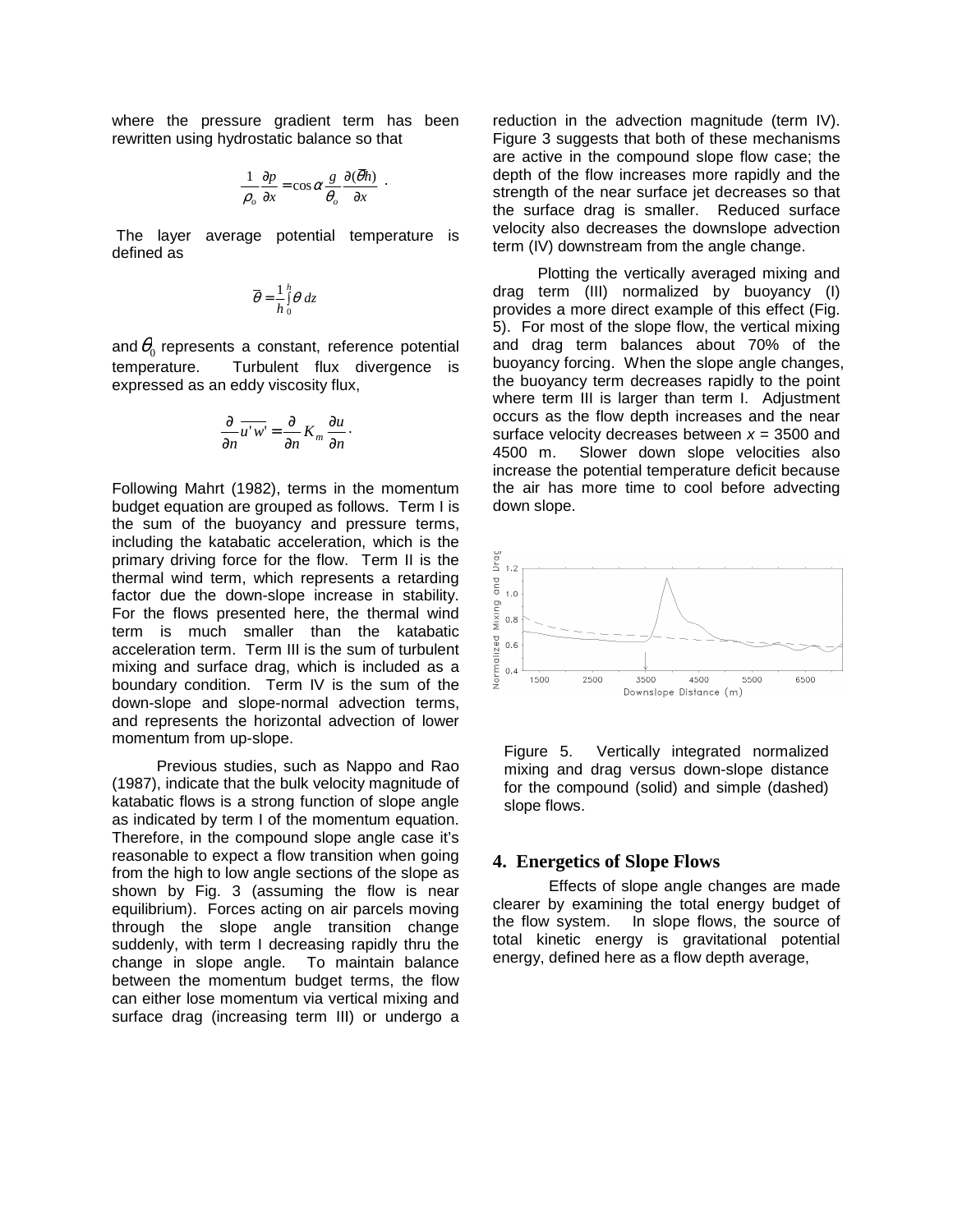$$
PE = \int_{h}^{h+150} zg \frac{\theta'}{\theta_o} dz,
$$

where  $h$  is the slope height above the valley floor and the integration is performed to 150 m above the local surface. Similarly, we define the depth average total kinetic energy as

$$
KE = \int_{h}^{h+1/50} \frac{1}{2} (u^2 + v^2 + w^2) dz.
$$

Katabatic flows are generated when buoyant potential energy is added to the system through surface cooling and converted into kinetic energy. Kinetic energy is lost primarily via surface drag and dissipation of turbulence. Plots of PE and KE from the uniform slope ARPS case (Fig. 6) demonstrate how the total energy is partitioned along the slope. Near the top of the slope, PE climbs rapidly to a maximum while the  $KE$  field slowly increases from the initial state of no motion. Rapid growth of PE is produced by the relatively high altitude of the slope and the limited amount of time available for the slope flow to accelerate. For an equilibrium slope flow in a neutral atmosphere, the down hill flux of heat at any point along the slope must equal the total heat lost to the surface along the slope above the point. Near the top of the slope, the down slope velocities are relatively weak, consequently the temperature deficit must be large to yield a down hill heat flux equal to the total surface heat loss.



Figure 6. Vertically integrated total kinetic energy (solid) and buoyant potential energy (dashed) versus down-slope distance for the uniform slope case.

 Moving down the slope, PE decreases as KE increases, so that the flow eventually has an equal energy partition at  $x = -6500$  m. Figure 6 shows that PE decreases more rapidly than the increase in  $KE$  in the lower half of the slope. Energy loss from surface drag and turbulence dissipation prevents the total  $KE$  from balancing the decrease in PE. At the bottom of the slope, KE reaches a maximum that is about 1/3 of the maximum PE value on the upper slope, indicating that about 33% of the available PE is converted to  $KE$  for a  $6.5^\circ$  slope.

Examination of the PE and KE fields from the compound angle case shows how important slope angle is in determining the available energy for down slope flows (Fig. 7). In the compound angle case, PE increases more slowly at the top of the slope in comparison with the uniform slope case. This is because the slope height is decreasing more rapidly and KE is growing faster in the compound angle slope flow. By the time the flow reaches the change in slope angle, it has almost twice the  $KE$  as in the uniform slope angle case. However, the PE is much less in the compound case, which greatly affects the growth in KE down slope from the transition. Interestingly, PE in the transition zone down slope from the angle change increases slightly after having fallen from a peak value of  $\sim$ 300 at x =  $~1500$  m. The increase in PE results from the added vertical mixing of potential temperature, noted above, that occurs when the flow decelerates. More significant near surface cooling in the lower angle slope region also adds to the PE.

Because PE decreases more rapidly in the compound slope case, KE is unable to increase significantly down slope from the angle transition. In contrast, the uniform slope case KE continues to increase, reaching a value about 50% larger at the slope bottom than the compound angle case.

Higher PE in the uniform slope case ultimately leads to more  $KE$  at the base of the slope and a greater exchange of air between the top of the slope and the valley floor. A similar behavior can be expected in mesoscale simulations that use terrain smoothed without conserving the total terrain height. For example, in basin regions we would expect stronger slope flows in comparison with observations, which could have important implications for valley circulations and the transport of pollutants.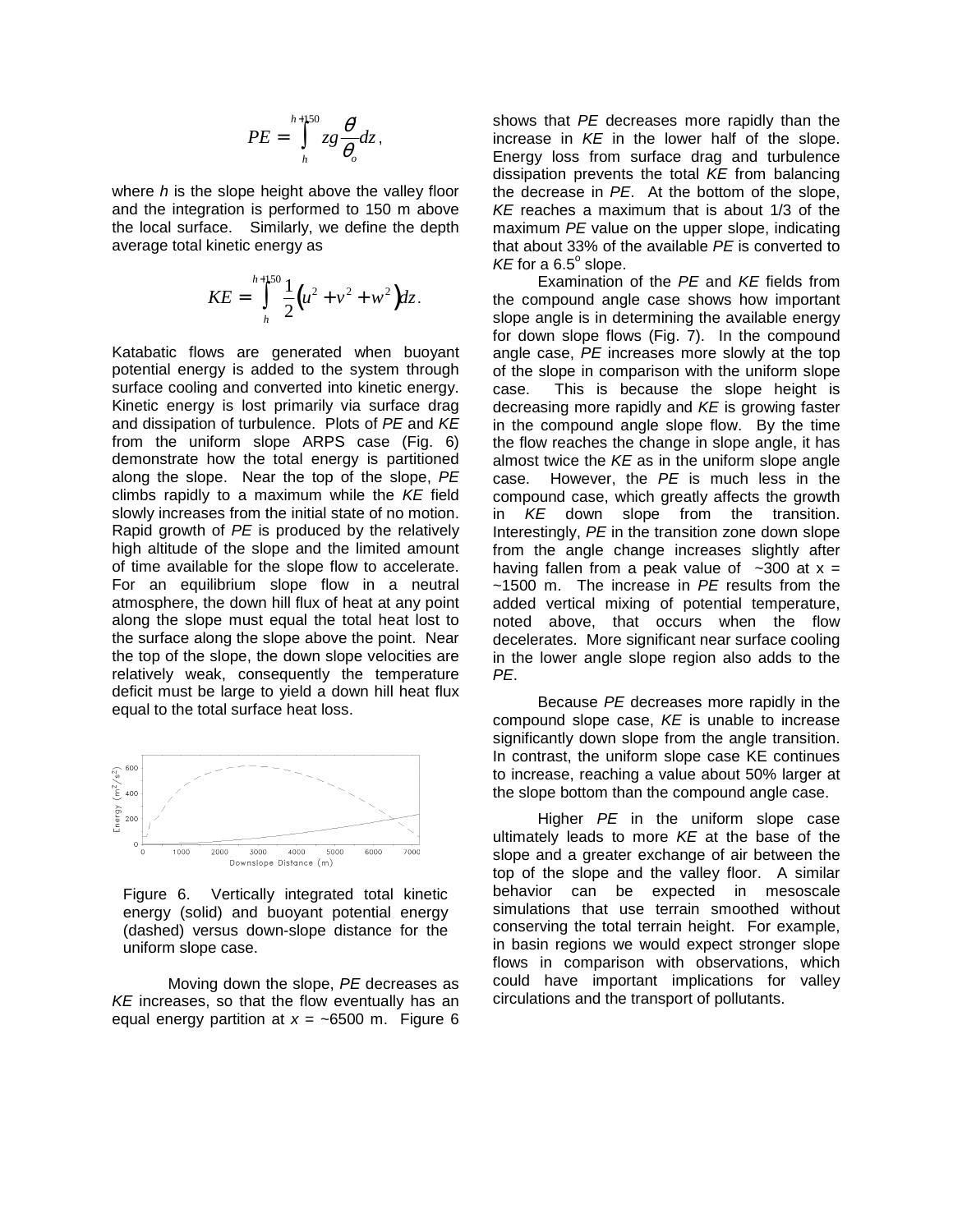

Figure 7. (a) Vertically integrated buoyant potential energy and (b) kinetic energy versus down-slope distance for the compound angle (solid) and uniform angle (dashed) slopes. The arrow indicates the location of the slope angle change.

#### **5. Conclusions**

Simulations of a compound angle slope are performed to demonstrate how changing slope angle can strongly affect the strength of down slope winds in katabatic flows. Slopes with a steep upper slope followed by a shallower lower slope (concave shape) generate a rapid acceleration on the upper slope followed by a transition to a slower evolving structure characterized by an elevated jet over the lower slope. In contrast, a case with uniform slope having the same total height change yields a more uniform slope flow profile with stronger winds at the slope bottom. Less available potential energy in the compound-slope case is shown to dramatically decrease the flow kinetic energy in comparison with the uniform slope example.

Our results show that the accuracy of katabatic flow predictions is inherently tied to terrain resolution within the model. Common ways in which terrain is smoothed in initialization packages can have the effect of reducing slope angle without conserving the average terrain height. For example, slopes with a concave shape may be filled as a means of maintaining the effective barrier height of a mountain range (e.g. Coupled Ocean/Atmosphere Mesoscale Prediction System, Chen et al., 2003). Terrain smoothing that does not conserve the average terrain height can cause an increase or decrease in production of potential energy available for slope flows. The net effect is unrealistic slope flow predictions that can produce large errors in valley and basin circulations. Our results suggest that terrain initialization methods should strive to maintain the average terrain height. If maintaining blocking height is important, then surface fluxes may need to be weighted to account for smoothed terrain having a larger effective height than the actual terrain.

**Acknowledgements**: This work was supported by the DOE Office of Biological and Environmental Research Environmental Meteorology Program.

#### **6. References**

Barnes, S. 1964: A technique for maximizing detail in numerical map analysis. J. Appl. Meteorol., **3**, 395-409.

Chen, S., J. Cummings, J. Doyle, R. Hodur, T. Holtt, C.S. Liou, M. Liu, J. Ridout. J. Schmidt, W. Thompson, A. Mirin, and G. Sugiyama, 2003: COAMPS version 3 model description - general theory and equations. Naval Research Laboratory Technical Report, NRL/ PU7500-04-448. 141 pp.

Doran, J.C., and T.W. Horst, 1983: Observations and models of simple nocturnal slope flows. J. Atmos. Sci., 40, 708-717.

Horst, T.W., and J.C. Doran, 1986: Nocturnal drainage flow on simple slopes. Boundary-Layer Meteor., 34, 263-286.